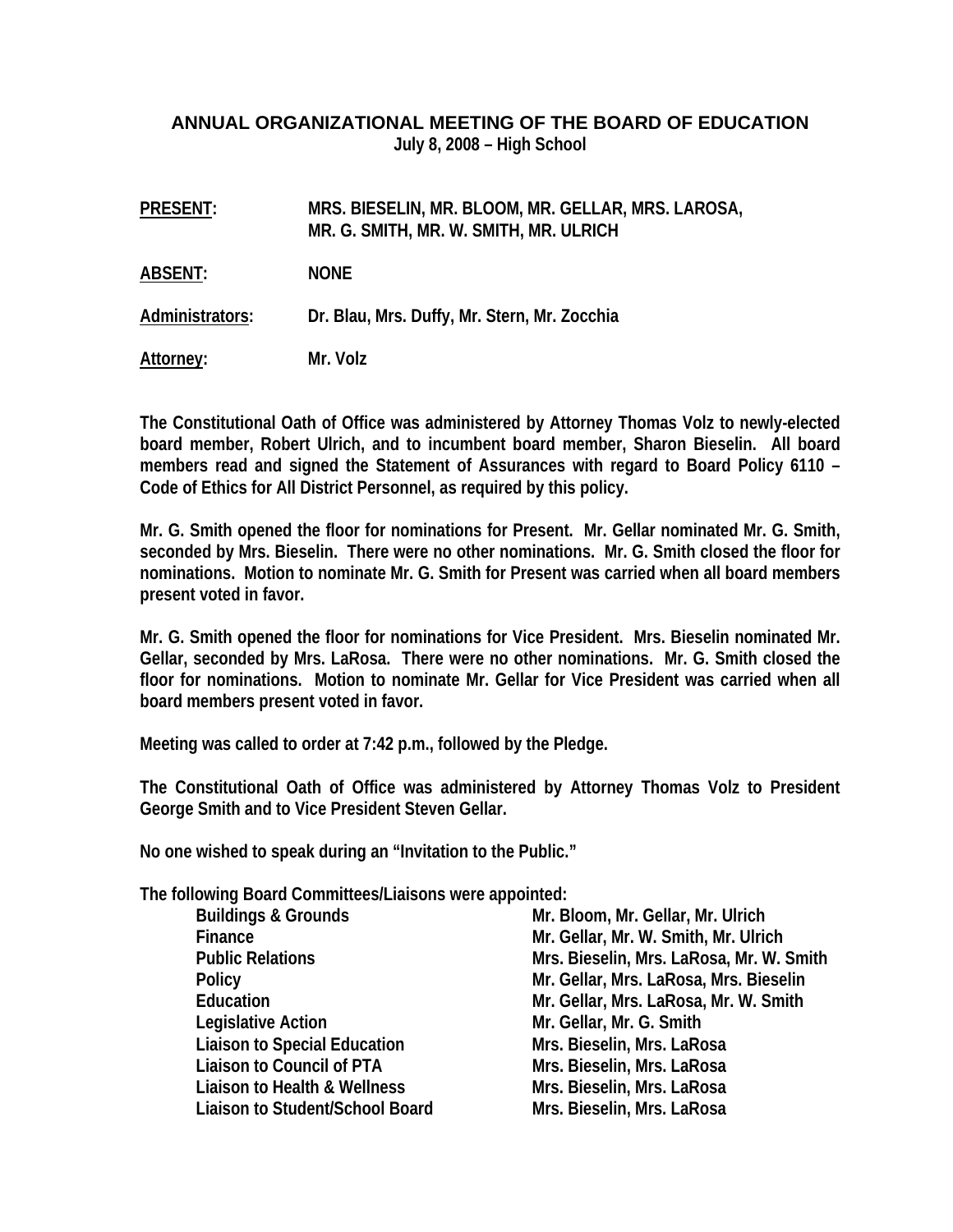**Page 2 Organizational Meeting July 8, 2008** 

| <b>NYSSBA Legislative Contacts</b>    | Mr. Gellar, Mr. G. Smith |
|---------------------------------------|--------------------------|
| NYSSBA Convention Voting Delegate     | Mrs. Bieselin            |
| <b>Islip School Board Association</b> | Mr. Gellar, Mr. G. Smith |

**Motion was made by Mr. W. Smith, seconded by Mrs. Bieselin, and carried when all board members present voted in favor to approve appointment of NICOLE SCHIANO as DISTRICT CLERK for the 2008-2009 school year.** 

**Motion was made by Mr. Gellar, seconded by Mrs. Bieselin, and carried when all board members present voted in favor to approve appointment of JUNE MELLON as DISTRICT TREASURER for the 2008-2009 school year.** 

**Motion was made by Mr. Gellar, seconded by Mrs. Bieselin, and carried when all board members present voted in favor to approve appointment of BOARD OF REGISTRATION: ANNE KUHLWILM, DOROTHY NICHOLL, LAURALEE BENNETT, VIRGINIA JONES; and alternates HELEN SCHICK, RHONDA RAUCH for the 2008-2009 school year.** 

**Motion was made by Mr. Gellar, seconded by Mrs. Bieselin, and carried when all board members present voted in favor to set amount of TREASURER'S BOND at \$1,000,000.00 for the 2008-2009 school year.** 

**Motion was made by Mr. Gellar, seconded by Mrs. Bieselin, and carried when all board members present voted in favor to set amount of INTERNAL CLAIMS AUDITOR'S BOND at \$1,000,000.00 for the 2008-2009 school year.** 

**Motion was made by Mr. Gellar, seconded by Mrs. Bieselin, and carried when all board members present voted in favor to approve appointment of ROBERT NOCELLA as PURCHASING AGENT for the 2008-2009 school year.** 

**Motion was made by Mrs. LaRosa, seconded by Mr. Gellar, and carried when all board members present voted in favor to approve appointment of DEBORAH FALCON as DEPUTY PURCHASING AGENT for the 2008-2009 school year.** 

**Motion was made by Mr. W. Smith, seconded by Mrs. Bieselin, and carried when all board members present voted in favor to approve appointment of JEANNE KOEPER as RECORDS ACCESS OFFICER for the 2008-2009 school year.** 

**Motion was made by Mr. Gellar, seconded by Mrs. LaRosa, and carried when all board members present voted in favor to approve appointment of R.S. ABRAMS & CO. LLP as DISTRICT AUDITOR for the 2008-2009 school year.** 

**Motion was made by Mrs. LaRosa, seconded by Mr. Gellar, and carried when all board members present voted in favor to approve appointment of GUERCIO AND GUERCIO as ATTORNEY/LEGAL OFFICER FOR DISTRICT for the 2008-2009 school year.**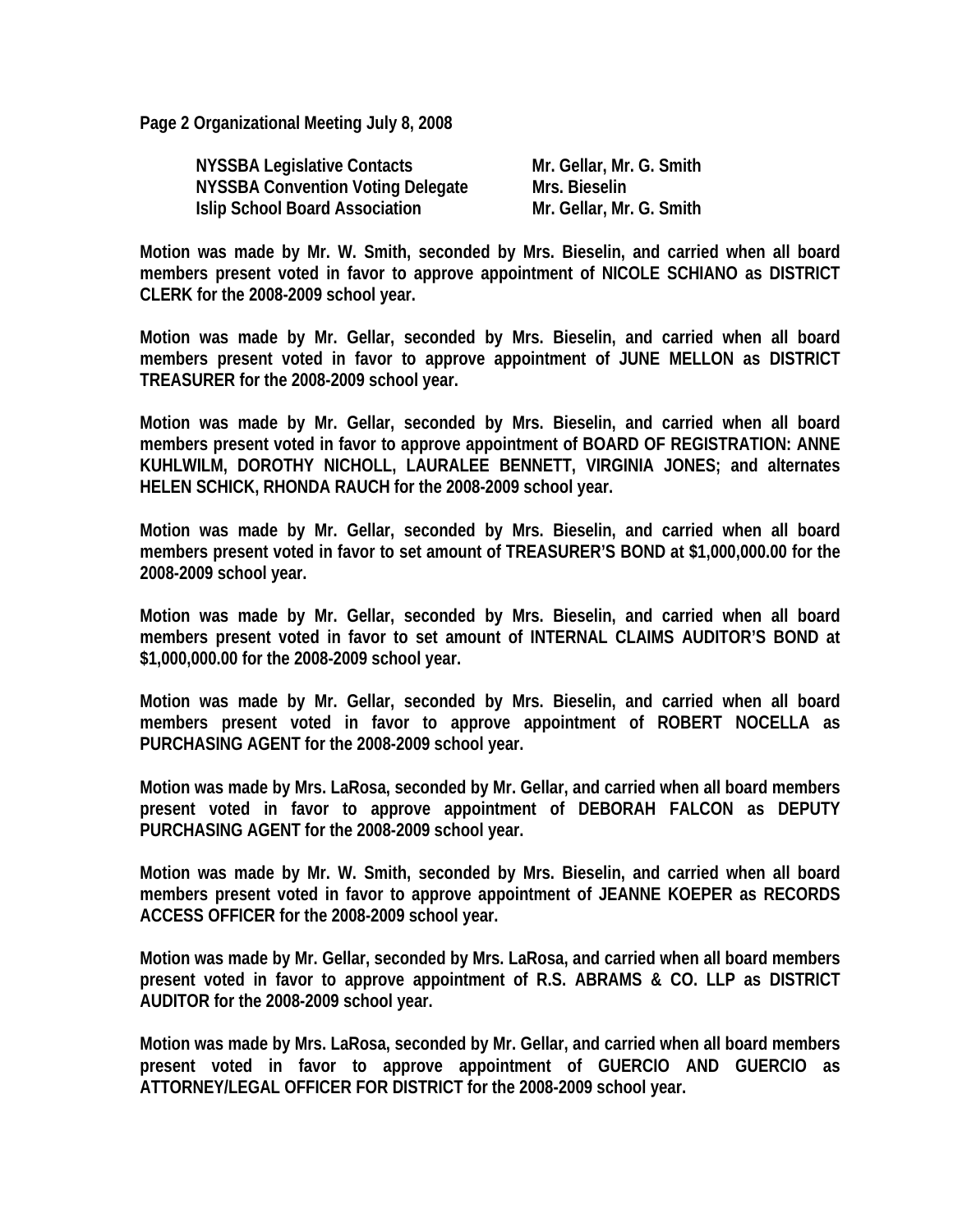**Page 3 Organizational Meeting July 8, 2008** 

**Motion was made by Mr. Gellar, seconded by Mrs. Bieselin, to appoint CHIEF/SCHOOL PHYSICIANS. Mr. Bloom inquired how physicians are selected and how new physicians can be added to the list. After a brief discussion, motion was carried when all board members present voted in favor to approve appointment of CHIEF/SCHOOL PHYSICIANS for the 2008-2009 school year as follows: Dr. Marc Cimmino, Chief School Physician; Dr. Tracy Onal; Dr. Robert A. Smolarz; Dr. Leonard P. Savino; L. Atkinson, RPA; Dr. Costa Constantatos; Dr. Jorge Monges; Joseph Tommasino, RPA; Dr. Robert J. Maccone; Dr. Jennifer Mingione; Dr. Ira Woletsky; and Dr. Paul Greenblatt.** 

**Motion was made by Mr. Gellar, seconded by Mrs. Bieselin, and carried when all board members present voted in favor to approve NEWSPAPERS DESIGNATED TO CARRY LEGAL NOTICES for the 2008-2009 school year as follows: THE BABYLON BEACON and NEWSDAY.** 

**Motion was made by Mr. Gellar, seconded by Mrs. LaRosa to appoint DESIGNATED DEPOSITORIES. Mr. W. Smith encouraged the board to investigate rates and continue to expand the list. After a brief discussion, motion was carried when all board members present voted in favor to approve DESIGNATED DEPOSITORIES for the 2008-2009 school year as follows: CITIBANK, J.P. MORGAN CHASE, CAPITAL ONE BANK, HSBC, CLASS, BANK OF AMERICA, and COMMERCE BANK.** 

**Motion was made by Mrs. LaRosa, seconded by Mr. Gellar, and carried when all board members present voted in favor to approve COMMITTEE ON SPECIAL EDUCATION and COMMITTEE ON PRESCHOOL SPECIAL EDUCATION / ALTERNATES / SECRETARIES for the 2008-2009 school year (list included in supplemental file).** 

**Motion was made by Mr. Gellar, seconded by Mr. W. Smith to reappoint DISTRICT TEAM – NEW COMPACT FOR LEARNING. Mrs. LaRosa inquired how team members are chosen and why there is no Board of Education representation. After a brief discussion, motion was carried when all board members present voted in favor to approve reappointment of DISTRICT TEAM – NEW COMPACT FOR LEARNING for the 2008-2009 school year as follows: Mrs. Maria Pecorale, Chamber of Commerce; Mrs. Luann Dunne, CSEA; Mr. Jerry Mangone, Local 424; Mrs. Theresa Shaw, PTA – High School; Mrs. Jennifer Smith, PTA – Middle School; Mrs. Cathy Bell, PTA – Elementary; To Be Named, Student Senate President; Dr. Beth V. Blau, Superintendent; Mrs. Dawn Morrison, WIASA – Elementary; Mrs. Anne Shierant, WIASA – Middle School; Mr. Ken Hartill, WIASA – High School; Mr. William Sorrese, WITA – Middle School; Mrs. Catherine Dolan-Stefanak, WITA – Elementary; Mr. Joseph Dixon, WITA – High School.** 

**Motion was made by Mrs. Bieselin, seconded by Mr. Gellar, and carried when all board members present voted in favor to approve appointment of HEALTH AND WELLNESS ALLIANCE COMMITTEE MEMBERS for the 2008-2009 school year as follows: Karen Arigoni, Sharon Bieselin, Dr. Beth Blau, Bernadette Broderick, Mary Louise Cairo, Angie Carpenter, Marie Cox, Elizabeth DeSantis, Michelle Falco, Jeanette Grabow, Ken Hartill, Jo Ann Hilbert, Bernie Jones, Chris Kaigh, Fred Koelbel, Jeanette Kreditor, Annmarie LaRosa, Wendy Loddigs, Jack Maniscalco, Barbara McAteer, Michael McGrath, Tricia Mileti, Donna Moran, Dawn Morrison, John Mullins, Sue O'Connor, Nicole Perperis, Ellen Quaglio, Susan Salus, J. Wayne**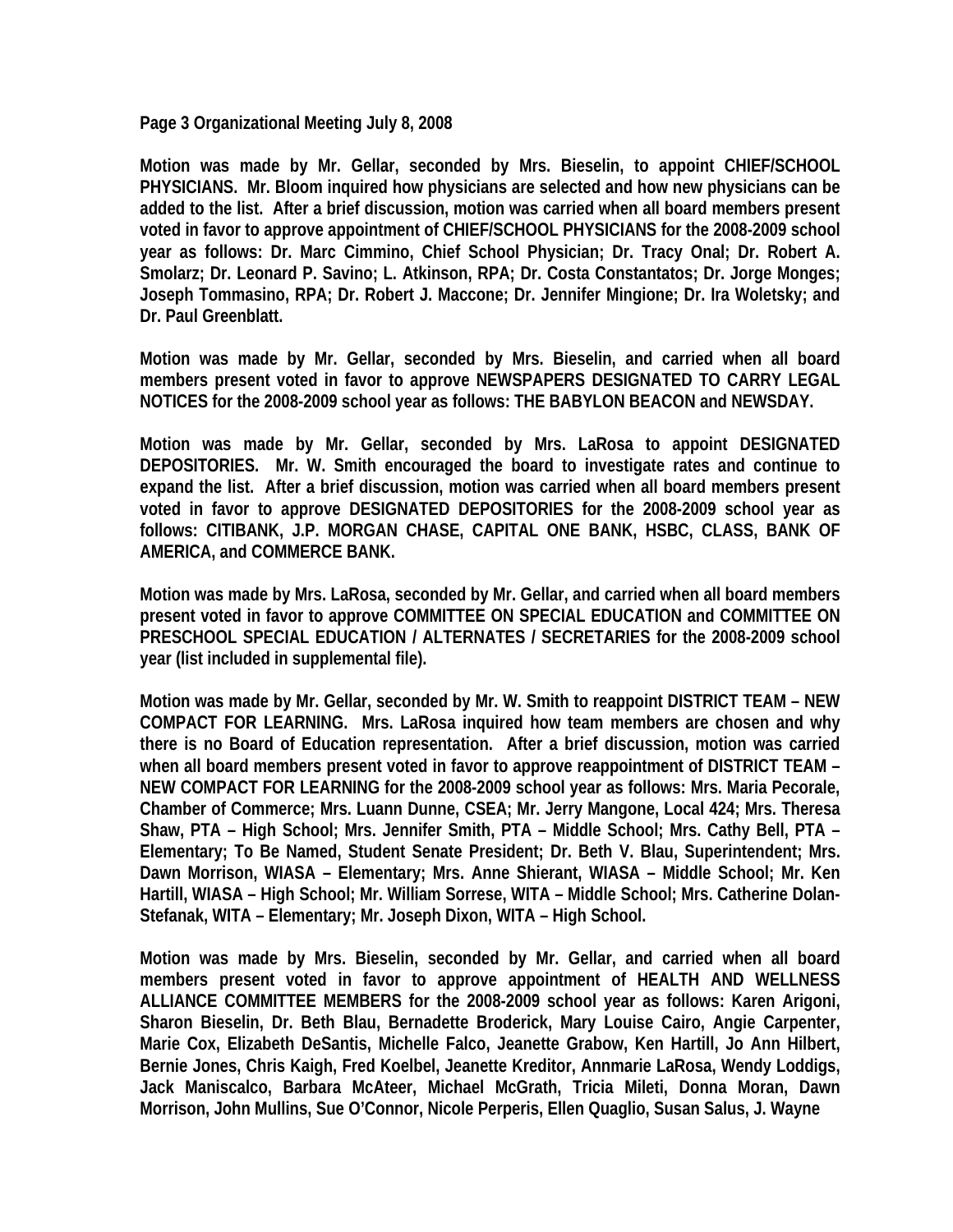**Page 4 Organizational Meeting July 8, 2008** 

**Shierant, George Smith, Karen Sossin, Victoria Spedale, Debbie Vertovez, Jamie Winkler, Richard Zeitler, and Dr. March Cimmino – Chief School Physician.** 

**Motion was made by Mrs. Bieselin, seconded by Mr. Gellar, and carried when all board members present voted in favor to approve the following resolution and appointment of IMPARTIAL HEARING OFFICERS for the 2008-2009 school year: WHEREAS, the Regulations of the Commissioner of Education, Pursuant to Sections 207, 3214, 4403, 4404 and 4410 of the Education Law, Part 200, amended January 2007, Section 200.2(e) states that "the Board of Education or trustees of each school district shall establish a list of:" (1) The names and statement of the qualifications of each impartial hearing officer who is: (i) certified by the Commissioner of Education pursuant to section 200.1(x)(2) of this Part and; (ii) available to serve in the district in hearings conducted pursuant to Education Law section 4404(1). Appointment of impartial hearing officers pursuant to Education Law section 4404(1) shall be made only from such list and in accordance with the rotation selection process prescribed herein and the timelines and procedures in section 200.5(j) of this Part. Such names will be listed in alphabetical order. Selection from such list shall be made on a rotational basis beginning with the first name appearing after the impartial hearing officer who last served or, in the event no impartial hearing officer on the list has served, beginning with the first name appearing on such list. Should that impartial hearing officer decline appointment, or if, within 24 hours, the impartial hearing officer fails to respond or is unreachable after reasonable efforts by the district that are documented and can be independently verified, each successive impartial hearing officer whose name next appears on the list, shall be offered appointment, until such appointment is accepted. The name of any newly certified impartial hearing officer who is available to serve in the district shall be inserted into the list in alphabetical order (list included in supplemental file).** 

**Motion was made by Mrs. LaRosa, seconded by Mr. Gellar, and carried when all board members present voted in favor to approve DATES/BUILDING SITES FOR 2008-2009 REGULAR AND PLANNING SESSION MEETINGS OF THE WEST ISLIP BOARD OF EDUCATION (list attached).** 

**Motion was made by Mr. Gellar, seconded by Mrs. Bieselin to approve DATE/TIME FOR 2009 WEST ISLIP HIGH SCHOOL COMMENCEMENT EXERCISES as Saturday, June 27, 2009 at 10:00 a.m. Mr. G. Smith suggested changing the date to Friday evening. After a brief discussion, motion was made by Mrs. LaRosa, seconded by Mrs. Bieselin, and carried when all board members present voted in favor to set DATE/TIME FOR 2009 WEST ISLIP HIGH SCHOOL COMMENCEMENT EXERCISES as Friday, June 26, 2009 at 7:00 p.m.** 

**Motion was made by Mrs. Bieselin, seconded by Mrs. LaRosa, and carried when all board members present voted in favor to approve adoption of resolution re: District's participation in ECIA Chapter I Program and other federal programs for 2008-2009 and authorization for the Superintendent to apply for all federal funds for the 2008-2009 school year (resolution included in supplemental file).**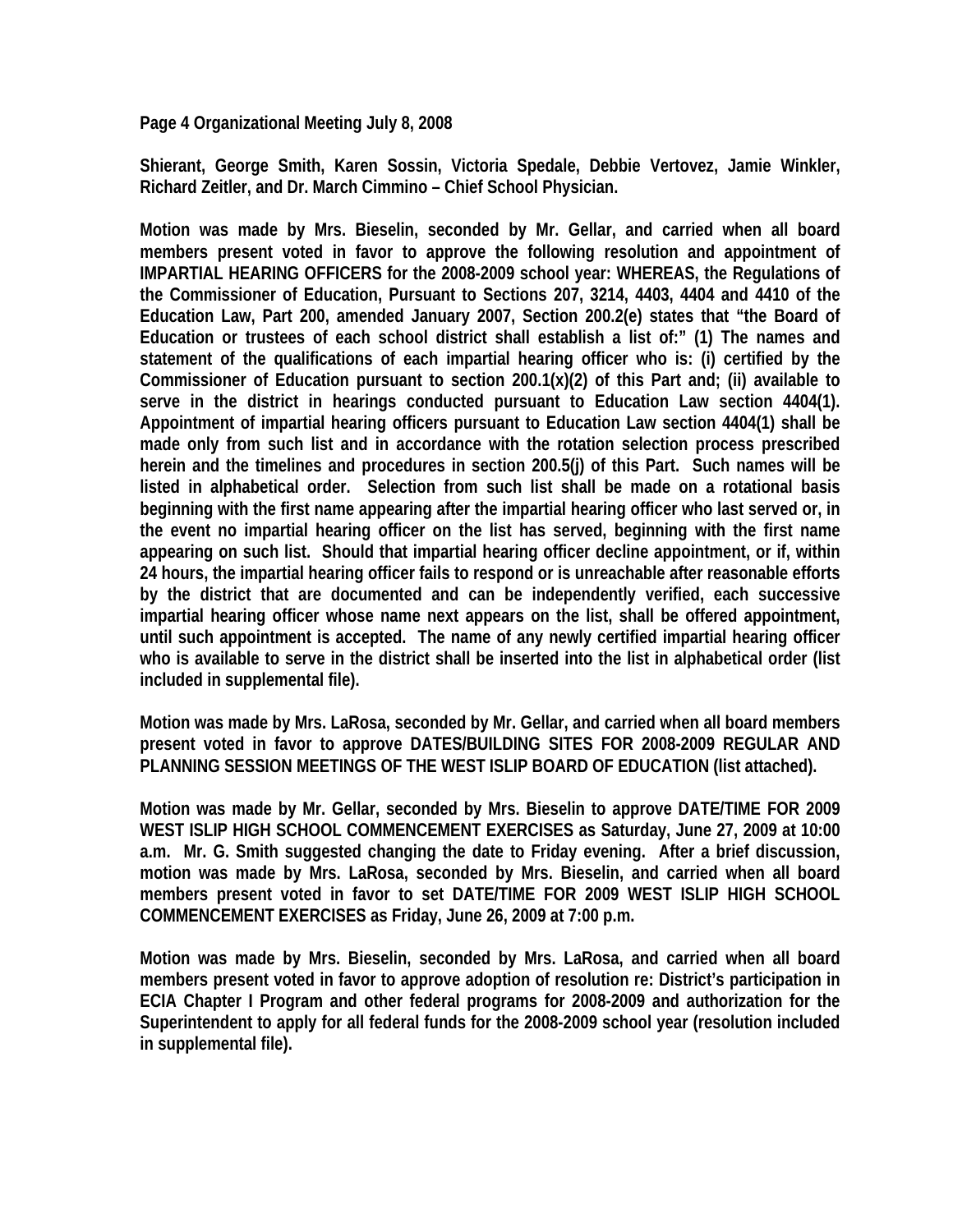**Page 5 Organizational Meeting July 8, 2008** 

**Motion was made by Mr. Gellar, seconded by Mr. W. Smith, and carried when all board members present voted in favor to approve adoption of resolution re: District's Cooperative Purchasing Program for 2008-2009 appointment of Easter Suffolk BOCES Cooperative Purchasing Program Committee to represent our District in all matters related to same (resolution included in supplemental file).** 

**Motion was made by Mr. Gellar, seconded by Mrs. LaRosa, and carried when all board members present voted in favor to approve adoption of resolution re: District's Food Services for 2008- 2009 appointment of Long Island School Food Service Directors Association Cooperative Bid Committee (resolution included in supplemental file).** 

**Motion was made by Mrs. Bieselin, seconded by Mr. Gellar, and carried when all board members present voted in favor to approve appointment of ASSISTANT SUPERINTENDENT FOR HUMAN RESOURCES as TITLE IX COMPLIANCE OFFICER for the 2008-2009 school year.** 

**Motion was made by Mr. Gellar, seconded by Mrs. Bieselin, and carried when all board members present voted in favor to approve appointment of INSTRUCTIONAL REVIEW COMMITTEE for the 2008-2009 school year as follows: Joseph Stern, Assistant Superintendent for Curriculum and Instruction; Kenneth Hartill, Secondary Principal; Dawn Morrison, Elementary Principal; To be named as appropriate, Program Director; Joanne Posnanski, Library-Media Specialist; Tina Schaeffer, Secondary Teacher; Christina Kruer, Elementary Teacher; Mary Howard, Community Member.** 

**Motion was made by Mr. Gellar, seconded by Mr. W. Smith, and carried when all board members present voted in favor to approve appointment of JEANNE KOEPER as person authorized to accept service re: subpoenas, lawsuits, etc. for the 2008-2009 school year.** 

**Motion was made by Mrs. LaRosa, seconded by Mrs. Bieselin, and carried when all board members present voted in favor to approve appointment of BOARD OF EDUCATION as AUDIT COMMITTEE for the 2008-2009 school year.** 

**Motion was made by Mrs. Bieselin, seconded by Mr. Gellar to appoint NAWROCKI LLP as INTERNAL AUDITOR for the 2008-2009 school year. Mr. Bloom voiced concerns about the handling of the recent Buildings and Grounds audit, and Mr. W. Smith discussed his disappointment with the weak and mediocre services provided by the firm. After a brief discussion, motion was made by Mr. W. Smith, seconded by Mrs. Bieselin, and carried when all board members present voted in favor to table appointment of NAWROCKI LLP as INTERNAL AUDITOR for the 2008-2009 school year.** 

**Motion was made by Mrs. LaRosa, seconded by Mr. Gellar, and carried when all board members present voted in favor to approve CELL PHONE USAGE as per Board Policy 5570 (list included in supplemental file).**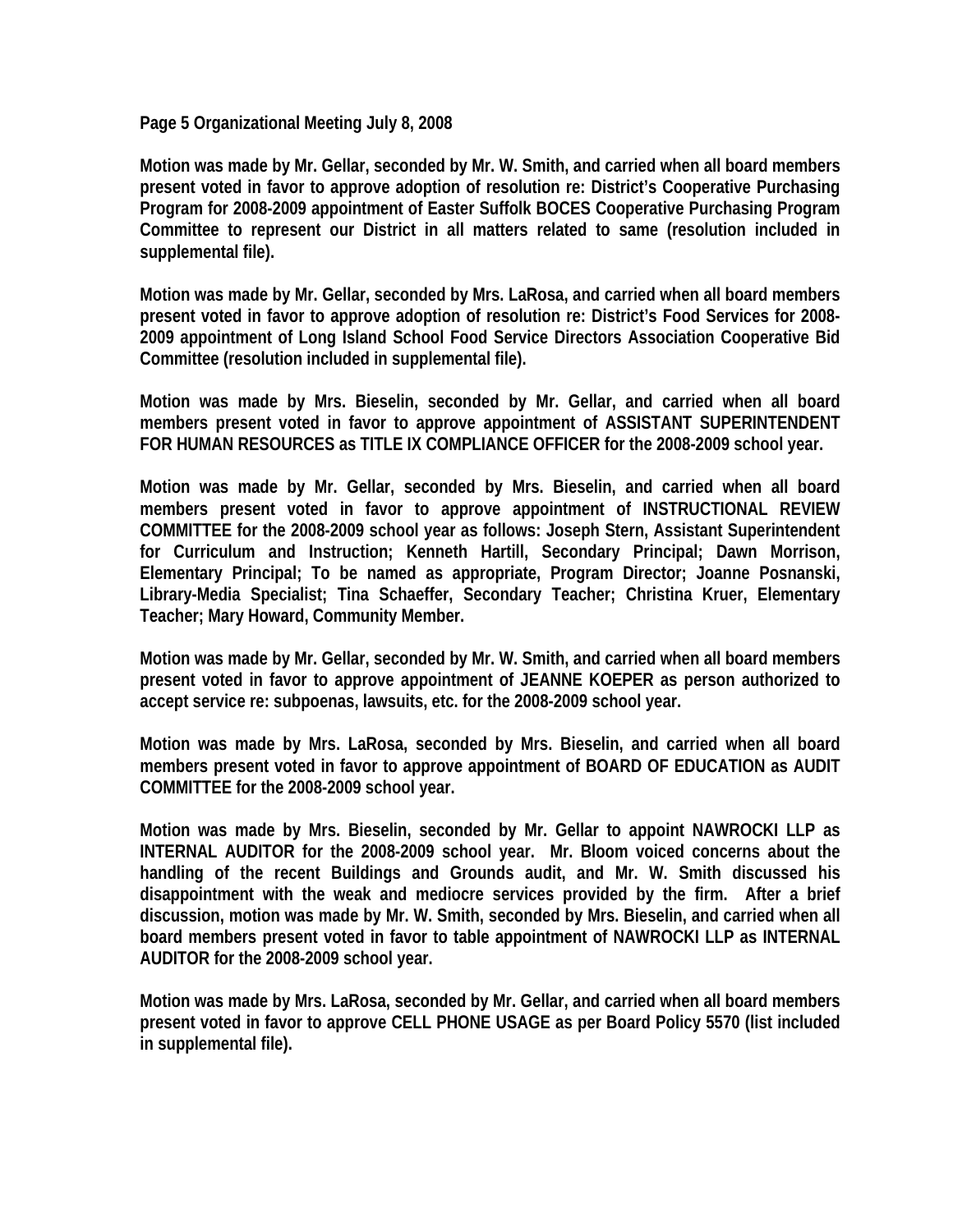**Page 6 Organizational Meeting July 8, 2008** 

**Meeting adjourned at 8:15 p.m. on motion by Mr. Gellar, seconded by Mrs. Bieselin, and carried when all board members present voted in favor.** 

 **Respectfully submitted by** 

 **Nicole M. Schiano District Clerk** 

**All correspondence, reports, or related materials referred to in these minutes are on file in the District Office.**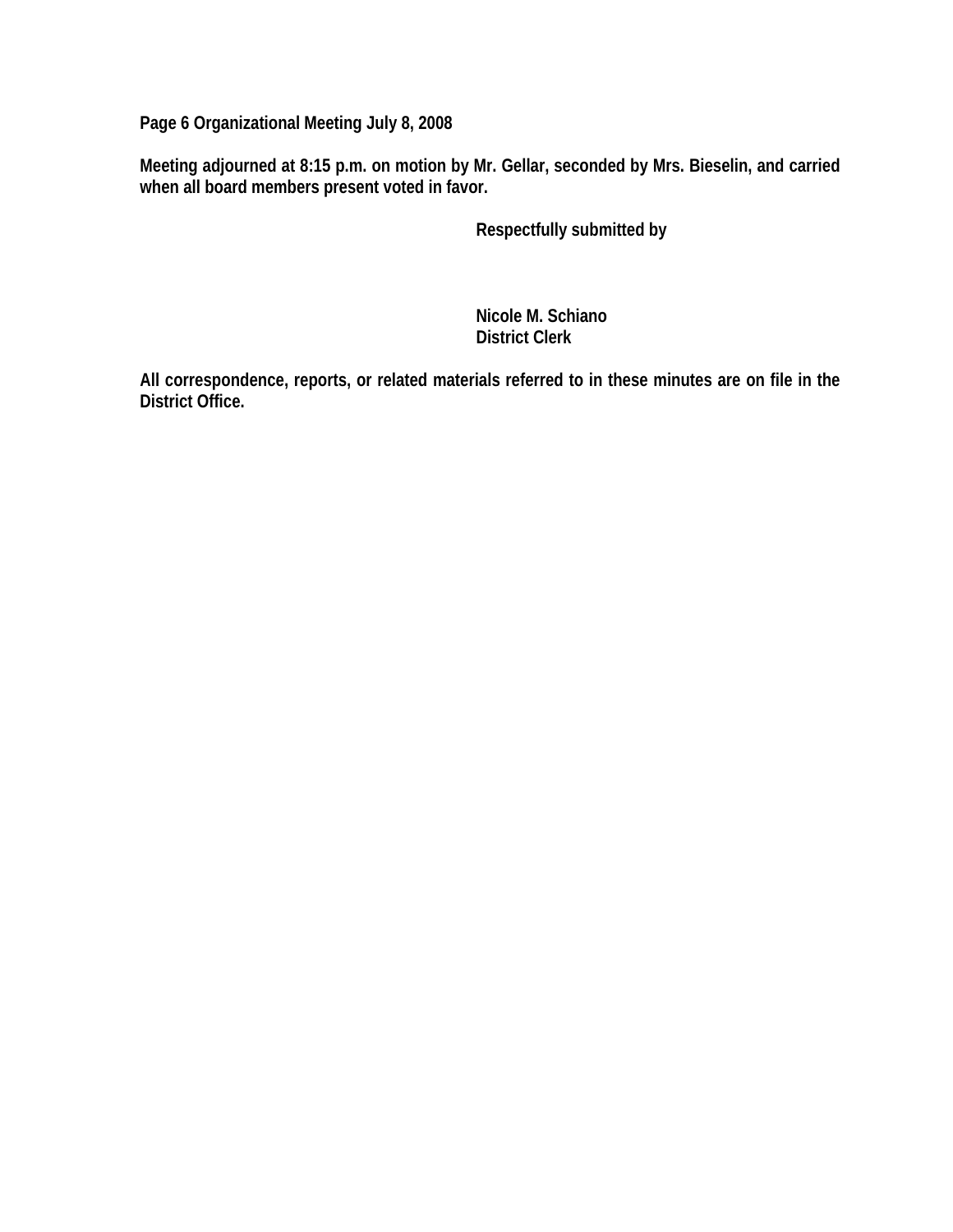## **REGULAR MEETING OF THE BOARD OF EDUCATION**

**July 8, 2008 – High School President George Smith, Presiding** 

**PRESENT: MRS. BIESELIN, MR. BLOOM, MR. GELLAR, MRS. LAROSA, MR. G. SMITH, MR. W. SMITH, MR. ULRICH** 

**ABSENT: NONE** 

**Administrators: Dr. Blau, Mrs. Duffy, Mr. Stern, Mr. Zocchia** 

**Attorney: Mr. Volz** 

**Meeting was called to order at 8:25 p.m., followed by the Pledge.** 

**No one wished to speak during an "Invitation to the Public."** 

**Motion was made by Mrs. LaRosa, seconded by Mr. Gellar, and carried when all board members present voted in favor to approve the minutes of the Regular Meeting of June 12, 2008.** 

**Motion was made by Mrs. Bieselin, seconded by Mrs. LaRosa, and carried when all board members present voted in favor to approve ADMINISTRATIVE: PROBATIONARY APPOINTMENTS: Lisa Martinolich, Assistant Principal; effective July 9, 2008 to July 8, 2011 (\$84,744 annual salary; Beach Street Middle School).** 

**Motion was made by Mrs. LaRosa, seconded by Mr. Gellar, and carried when all board members present voted in favor to approve ADMINISTRATIVE: PROBATIONARY APPOINTMENTS: Dr. Magda Parvey, Asst. to the Supt. For Elementary Curriculum; effective August 4, 2008 to August 3, 2011 (\$121,900 annual salary; District-wide).** 

**Motion was made by Mr. Gellar, seconded by Mrs. Bieselin, and carried when all board members present voted in favor to approve TEACHING: RESIGNATIONS: Merritt Monck-Rowley, Foreign Language Teacher; effective June 30, 2008 (High School).** 

**Motion was made by Mr. Gellar, seconded by Mrs. Bieselin, and carried when all board members present voted in favor to approve TEACHING: RESIGNATIONS: Reanna Mattern, In-School Suspension Teacher; effective August 31, 2008 (High School).** 

**Motion was made by Mrs. Bieselin, seconded by Mr. W. Smith, and carried when all board members present voted in favor to approve TEACHING: PROBATIONARY APPOINTMENTS: Michelle Vecchione, Foreign Language Teacher; effective September 2, 2008 to September 1, 2011 (High School; Step 11; newly budgeted position).**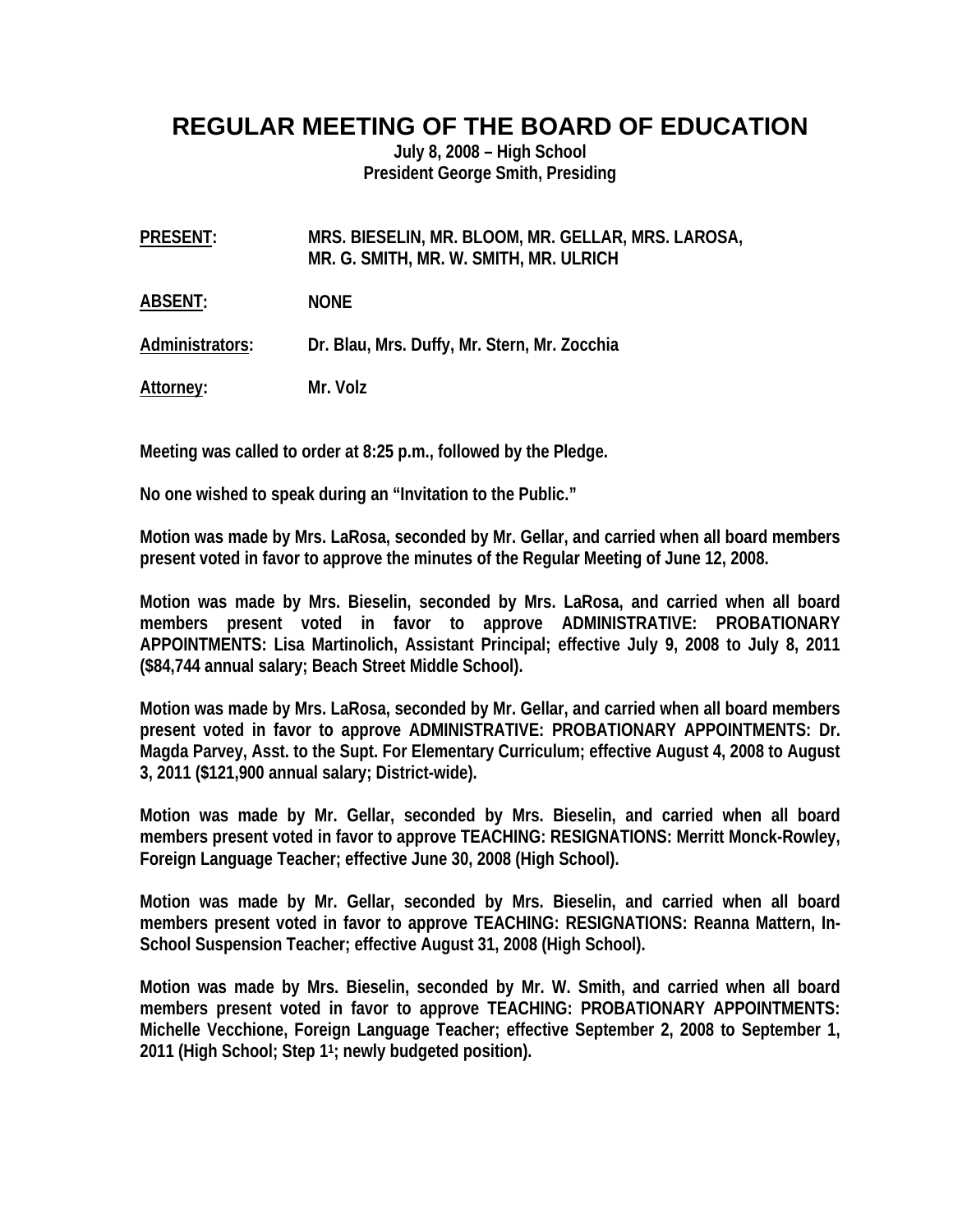**Page 2 Regular Meeting July 8, 2008** 

**Motion was made by Mrs. LaRosa, seconded by Mr. Gellar, and carried when all board members present voted in favor to approve TEACHING: PROBATIONARY APPOINTMENTS: Kathryn Connolly, Foreign Language Teacher; effective September 2, 2008 to September 1, 2011 (High School; Step 13; replacing M. Monck-Rowley).** 

**Motion was made by Mr. Gellar, seconded by Mrs. Bieselin, and carried when all board members present voted in favor to approve TEACHING: PROBATIONARY APPOINTMENTS: Melissa Russett, English Teacher; effective September 2, 2008 to January 18, 2010 (High School; Step 44; replacing E. Martins).** 

**Motion was made by Mr. Gellar, seconded by Mrs. Bieselin, and carried when all board members present voted in favor to approve TEACHING: PROBATIONARY APPOINTMENTS: Natalee Rubcewich, Health Teacher/Physical Education Teacher; effective September 2, 2008 to September 1, 2011 (High School/Westbrook; Step 24; part-time to full-time position due to increased enrollment) {Health .8; Physical Education .2}.** 

**Motion was made by Mr. Gellar, seconded by Mrs. Bieselin, and carried when all board members present voted in favor to approve TEACHING: PROBATIONARY APPOINTMENTS: Christina Padilla, Psychologist; effective September 2, 2008 to September 3, 2010 (Captree .5 Psychologist {new 8-1-3 class}/District-wide .5 Behavior Intervention Specialist {Flow-Through Funds}; Step 24; newly budgeted position).** 

**Motion was made by Mr. Gellar, seconded by Mr. W. Smith, and carried when all board members present voted in favor to approve TEACHING: PART-TIME APPOINTMENT: Nancy Silvestrini, Family and Consumer Science Teacher; effective September 2, 2008 to June 30, 2009 (Udall; Step 43; prorated at .4 continuing position).** 

**Motion was made by Mrs. LaRosa, seconded by Mr. Gellar, and carried when all board members present voted in favor to approve TEACHING: REGULAR SUBSTITUTE APPOINTMENTS: Krista Pitman, Elementary Teacher; effective September 2, 2008 to June 30, 2009 (Westbrook; Step 45; replacing C. Carlson).** 

**Motion was made by Mrs. Bieselin, seconded by Mr. Gellar, and carried when all board members present voted in favor to approve TEACHING: REGULAR SUBSTITUTE APPOINTMENTS: Fran Coiro, Elementary Teacher; effective September 2, 2008 to June 30, 2009 (Paul J. Bellew; Step 44; replacing C. Evans).** 

**Motion was made by Mrs. LaRosa, seconded by Mr. Gellar, and carried when all board members present voted in favor to approve TEACHING: REGULAR SUBSTITUTE APPOINTMENTS: Kristin Benson, Music Teacher; effective September 2, 2008 to June 30, 2009 (Udall/Manetuck; Step 54; replacing M. Martin).**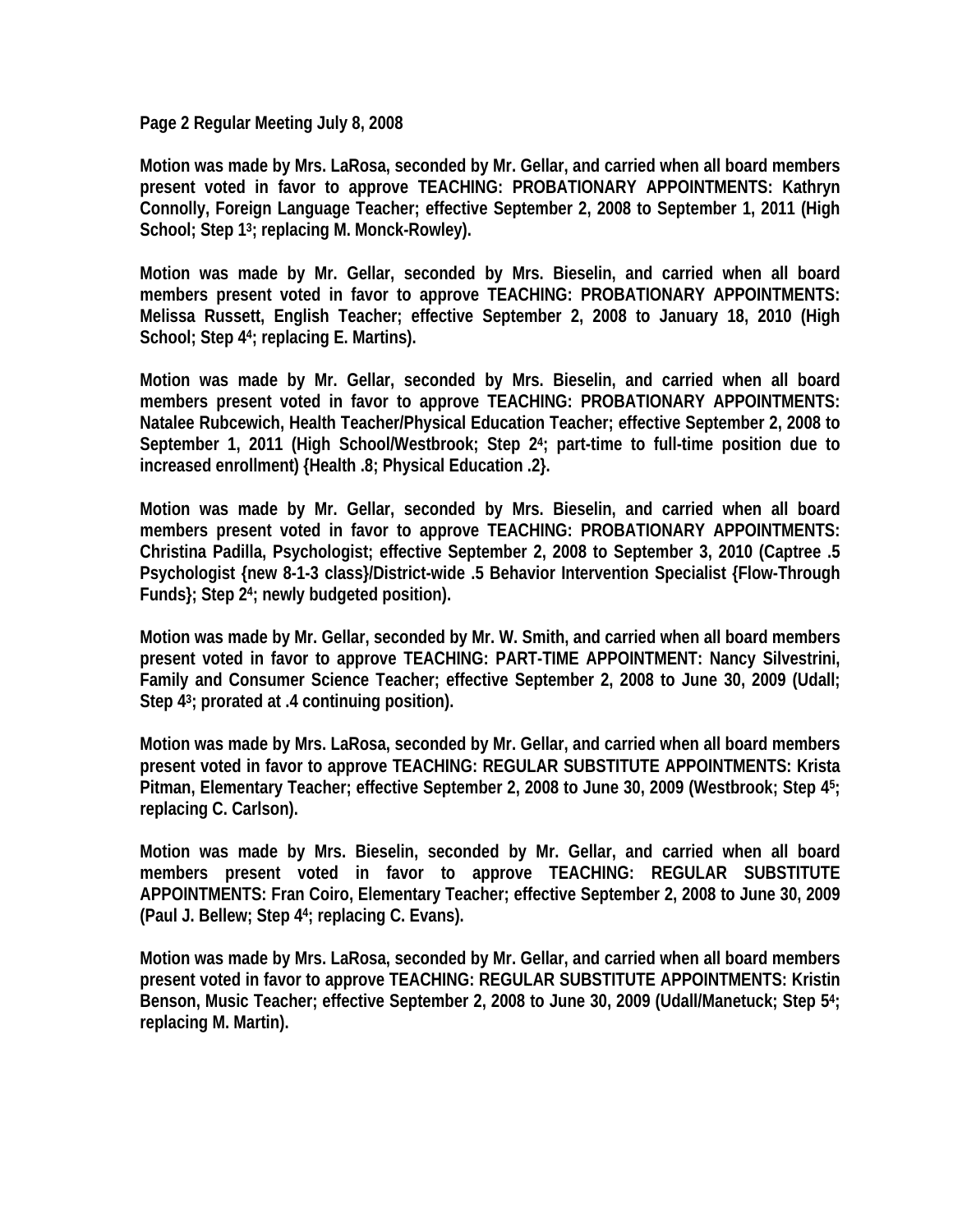**Page 3 Regular Meeting July 8, 2008** 

**Motion was made by Mr. Gellar, seconded by Mrs. LaRosa, and carried when all board members present voted in favor to approve TEACHING: REGULAR SUBSTITUTE APPOINTMENTS: Jaclyn Cucci, English Teacher; effective September 2, 2008 to June 30, 2009 (High School; Step 32; replacing J. Murray).** 

**Motion was made by Mr. Gellar, seconded by Mrs. Bieselin, and carried when all board members present voted in favor to approve TEACHING: REGULAR SUBSTITUTE APPOINTMENTS: Julie Degere, Speech-Language Pathologist; effective September 2, 2008 to June 30, 2009 (Manetuck; Step 14; replacing J. Dowling).** 

**Motion was made by Mr. Gellar, seconded by Mrs. Bieselin, and carried when all board members present voted in favor to approve TEACHING: REGULAR SUBSTITUTE APPOINTMENTS: Michael Ferrugiari, Physical Education Teacher; effective September 2, 2008 to June 30, 2009 (High School; Step 11; replacing T. Horan).** 

**Motion was made by Mrs. Bieselin, seconded by Mr. Gellar, and carried when all board members present voted in favor to approve TEACHING: REGULAR SUBSTITUTE APPOINTMENTS: Jeremy Garritano, Elementary Teacher; effective September 2, 2008 to June 30, 2009 (Paul J. Bellew; Step 24; replacing D. Chizik).** 

**Motion was made by Mrs. LaRosa, seconded by Mr. Gellar, and carried when all board members present voted in favor to approve TEACHING: REGULAR SUBSTITUTE APPOINTMENTS: Jennifer Greenman, Elementary Teacher; effective September 2, 2008 to June 30, 2009 (Westbrook; Step 23; replacing K. Farrell).** 

**Motion was made by Mrs. LaRosa, seconded by Mr. Gellar, and carried when all board members present voted in favor to approve TEACHING: REGULAR SUBSTITUTE APPOINTMENTS: Courtney Masone, Elementary Teacher; effective September 2, 2008 to June 30, 2009 (Manetuck; Step 34; replacing A. Davis).** 

**Motion was made by Mrs. Bieselin, seconded by Mrs. LaRosa, and carried when all board members present voted in favor to approve TEACHING: REGULAR SUBSTITUTE APPOINTMENTS: Reanna Mattern, Special Education Teacher; effective September 2, 2008 to June 30, 2009 (High School; Step 14; replacing M. Cuesta).** 

**Motion was made by Mr. Gellar, seconded by Mrs. Bieselin, and carried when all board members present voted in favor to approve TEACHING: REGULAR SUBSTITUTE APPOINTMENTS: Jennifer Szewczyk, Elementary Teacher; effective September 2, 2008 to June 30, 2009 (Westbrook; Step 31; replacing J. Dellafranca).** 

**Motion was made by Mr. Gellar, seconded by Mr. Ulrich, and carried when all board members present voted in favor to approve TEACHING: REGULAR SUBSTITUTE APPOINTMENTS: Karen Tomlinson, Elementary Teacher; effective September 2, 2008 to June 30, 2009 (Westbrook; Step 34; replacing S. Azzariti).**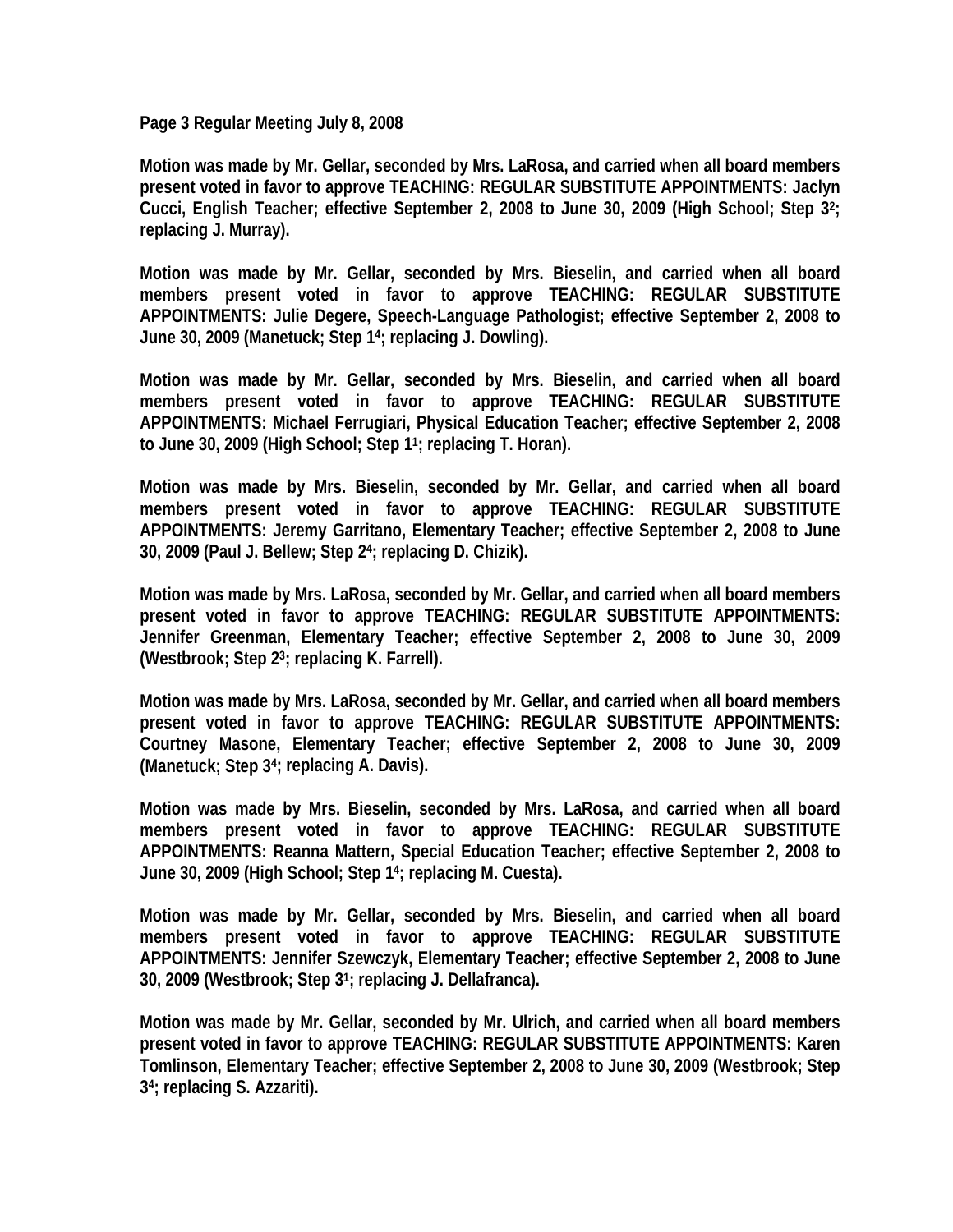**Page 4 Regular Meeting July 8, 2008** 

**Motion was made by Mr. Gellar, seconded by Mrs. Bieselin, and carried when all board members present voted in favor to approve CLASSIFIED CIVIL SERVICE: RETIREMENT: Noel MacDermott, Bus Driver; effective June 27, 2008 (DOE 09/04/02; Transportation).** 

**Motion was made by Mr. Gellar, seconded by Mrs. Bieselin, and carried when all board members present voted in favor to approve CLASSIFIED CIVIL SERVICE: CHANGE IN STATUS: Deborah Guiffre, Custodial Worker I; effective June 23, 2008 (Step 6; Manetuck/Westbrook; change from food service worker to a leave replacement Custodial Worker I; replacing D. Newman who resigned).** 

**Motion was made by Mrs. Bieselin, seconded by Mr. Gellar, and carried when all board members present voted in favor to approve CLASSIFIED CIVIL SERVICE: CHANGE IN STATUS: Maureen O'Connor, Clerk Typist; effective July 3, 2008 (Step 2; DO; change from 12-Month Clerk Typist to 10-Month Clerk Typist).** 

**Motion was made by Mrs. Bieselin, seconded by Mr. Gellar, and carried when all board members present voted in favor to approve CLASSIFIED CIVIL SERVICE: SUBSTITUTE CUSTODIAN (\$9.75/HR): Michael Amendola, effective July 7, 2008,** *student***; Daniel Gargaro, effective June 24, 2008,** *student***; Joseph Guiffre, effective June 4, 2008,** *student***; Justin LeBarr, effective June 24, 2008,** *student***; Robert Lyons III, effective June 24, 2008,** *student***; Nicholas Williams, effective June 24, 2008,** *student***.** 

**Motion was made by Mrs. Bieselin, seconded by Mr. Gellar, and carried when all board members present voted in favor to approve OTHER: SUBSTITUTE TEACHERS (\$105 per diem): Danielle Schoenfeld, effective June 6, 2008.** 

**Motion was made by Mrs. Bieselin, seconded by Mr. Gellar, and carried when all board members present voted in favor to approve OTHER: SUBSTITUTE TEACHERS (\$100 per diem), effective September 2, 2008: Joseph Ackerman,** *student teacher***; \*Karissa Barba,** *student teacher***; Carol Canavan Calabro; Christine Celeste,** *student teacher***; Michael Davies,** *student teacher***; Gina DeFelice,** *student teacher***; \*Maria Gentidis,** *student teacher***; Karen Hyland,**  *student teacher***; Renee Mauro,** *student teacher***; Krystina Pylyp,** *student teacher***; \*Lissa Scavone,** *student teacher***; Stephanie Sutter,** *student teacher***; Stephanie Vetak,** *student teacher***; Julia Vidal,** *student teacher***.** 

**Motion was made by Mrs. LaRosa, seconded by Mr. Gellar, and carried when all board members present voted in favor to approve OTHER: 2008 FALL HIGH SCHOOL COACHES: Football: Tim Horan, Varsity Head Coach; Steven Mileti, Asst. Varsity Coach; Anthony Yuli, Asst. Varsity Coach; Nick LaGiglia, Head J.V. Coach; Shawn Rush, Asst. J.V. Coach; Dennis Montalto, Freshman Coach; John Lavery, Asst. Freshman Coach. Girls Soccer: Nick Grieco, Head Varsity Coach; Jim Albert, Asst. Varsity Coach; Jim Beuther, J.V. Coach; Paul Bodnar, JV2 Coach. Boys Soccer: Ed Pieron, Head Varsity Coach; Brian Cameron, Asst. Varsity Coach; Scott Key, J.V. Coach; Tim Van Wyen, JV2 Coach. Girls Swimming: Robert Kollar, Varsity Coach; KristiLee Schubert, Asst. Varsity Coach. Girls Gymnastics: Karyn Storan, Varsity Coach; Vanessa Lillis, Asst. Varsity Coach. Girls Tennis: Kevin Lewis, Varsity Coach; Norm Wingert, J.V. Coach.**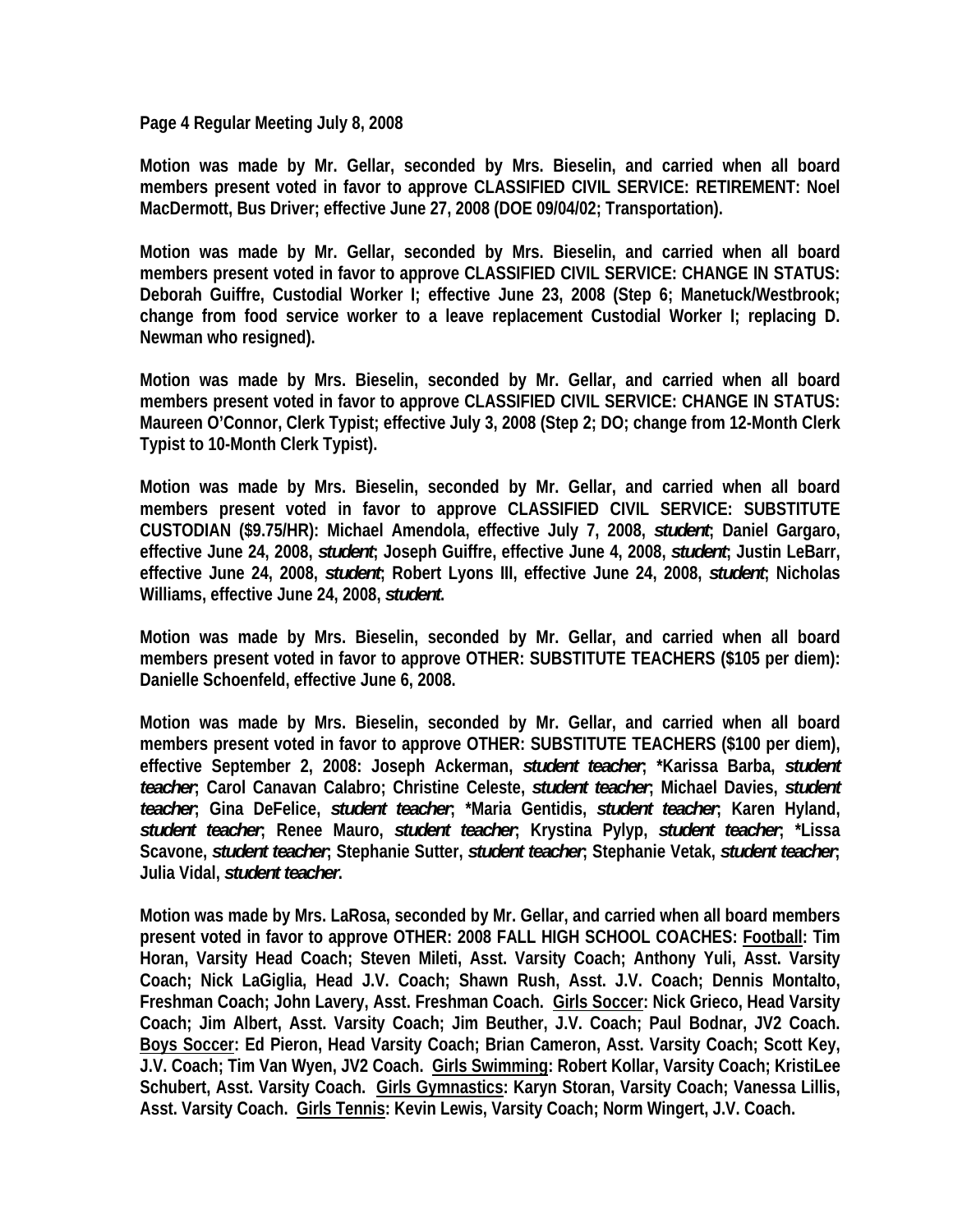**Page 5 Regular Meeting July 8, 2008** 

**Cheerleading: Ariana Breitfeller, Varsity Coach; Megan McCarthy, Varsity Coach; Angela DeGasero, J.V. Coach; Reanna Lee Mattern, JV9 Coach. Field Hockey: Josephine Hassett, Varsity Coach; Joanne Orehosky, Asst. Varsity Coach; Michelle Schroeder, J.V. Coach. Cross Country: Christopher Kaigh, Boys Varsity Coach; Michelle Broderick, Girls Varsity Coach. Boys Volleyball: Natalee Rubcewich, Varsity Coach; Frank Franzone, J.V. Coach. Girls Volleyball: Jim Klimkoski, Varsity Coach; Kristen Drake, J.V. Coach. Golf: George Botsch, Varsity Coach; Joe Nicolosi, J.V. Coach. Kickline: Erica Gross, Varsity Coach.** 

**Motion was made by Mr. Gellar, seconded by Mrs. Bieselin, and carried when all board members present voted in favor to approve OTHER: 2008 FALL MIDDLE SCHOOL COACHES: Football: Phil Kane, Head 7-8 Udall Coach; Shanan Mauro, Asst. 7-8 Udall Coach; Vincent Luvera, Head 7-8 Beach Coach; John Denninger, Asst. 7-8 Beach Coach. Girls Soccer: Brian Dieumegard, 7-8 Udall Coach; Colleen Reilly, 7-8 Beach Coach. Boys Soccer: Dennis Mazzalonga, 7-8 Udall Coach; Jeremy Robertson, 7-8 Beach Coach. Cross Country: Tim Bauernfeind, Udall Boys & Girls Coach; Tara Lee, Beach Boys & Girls Coach. Tennis: Thomas Loudon, Girls 7-8 Udall/Beach Coach. Cheerleading: Dina Barone, Udall 7-8 Udall Coach; Danielle Peterson, Beach 7-8 Beach Coach.** 

**Motion was made by Mrs. Bieselin, seconded by Mr. Gellar, and carried when all board members present voted in favor to approve OTHER: ATHLETIC TRAINER 2008-2009: Nicole Perperis.** 

**Motion was made by Mr. Gellar, seconded by Mrs. Bieselin, and carried when all board members present voted in favor to approve OTHER: EQUIPMENT/UNIFORM MANAGERS 2008- 2009: Scott Craig, High School; Bob Kollar, Udall; Vin Luvera, Beach (.5 negotiated amount as per Letter of Agreement); Denise Cain, Beach (.5 negotiated amount as per Letter of Agreement).** 

**Motion was made by Mr. Gellar, seconded by Mrs. Bieselin to approve OTHER: ELEMENTARY SUMMER READING SUPPORT PROGRAM. Mrs. LaRosa requested additional information on the program. After a brief discussion, motion was carried when all board members present voted in favor to approve OTHER: ELEMENTARY SUMMER READING SUPPORT PROGRAM (July 7, 2008 – August 7, 2008) - \$51.79 per hour: Barbara Masone, West Islip Teacher; Courtney Masone, West Islip Teacher.** 

**Motion was made by Mrs. Bieselin, seconded by Mr. Gellar, and carried when all board members present voted in favor to approve OTHER: SUMMER SCHOOL FACULTY – July 7, 2008 to August 15, 2008: English Teachers - \$2,301 per class for a full session: Tracy Pisano, 2007 summer school teacher; Virginia Scudder, West Islip teacher. Social Studies Teachers - \$2,301 per class for a full session: Michelle Burke, 2007 summer school teacher; Edward Jablonski, West Islip substitute teacher; Guerline Joseph, new, resume attached; Michael LaCova, West Islip teacher; David Moglia, West Islip teacher; Kevin Murphy, West Islip teacher. Science Teachers - \$2,301 per class for a full session: Anthony Abbate, 2007 summer school teacher; Alexandra Dolce, West Islip teacher; Brian Haldenwang, West Islip teacher; Christine Maritato, 2007 summer school teacher; Jessica Picone, West Islip teacher; Thomas Vitti, West Islip**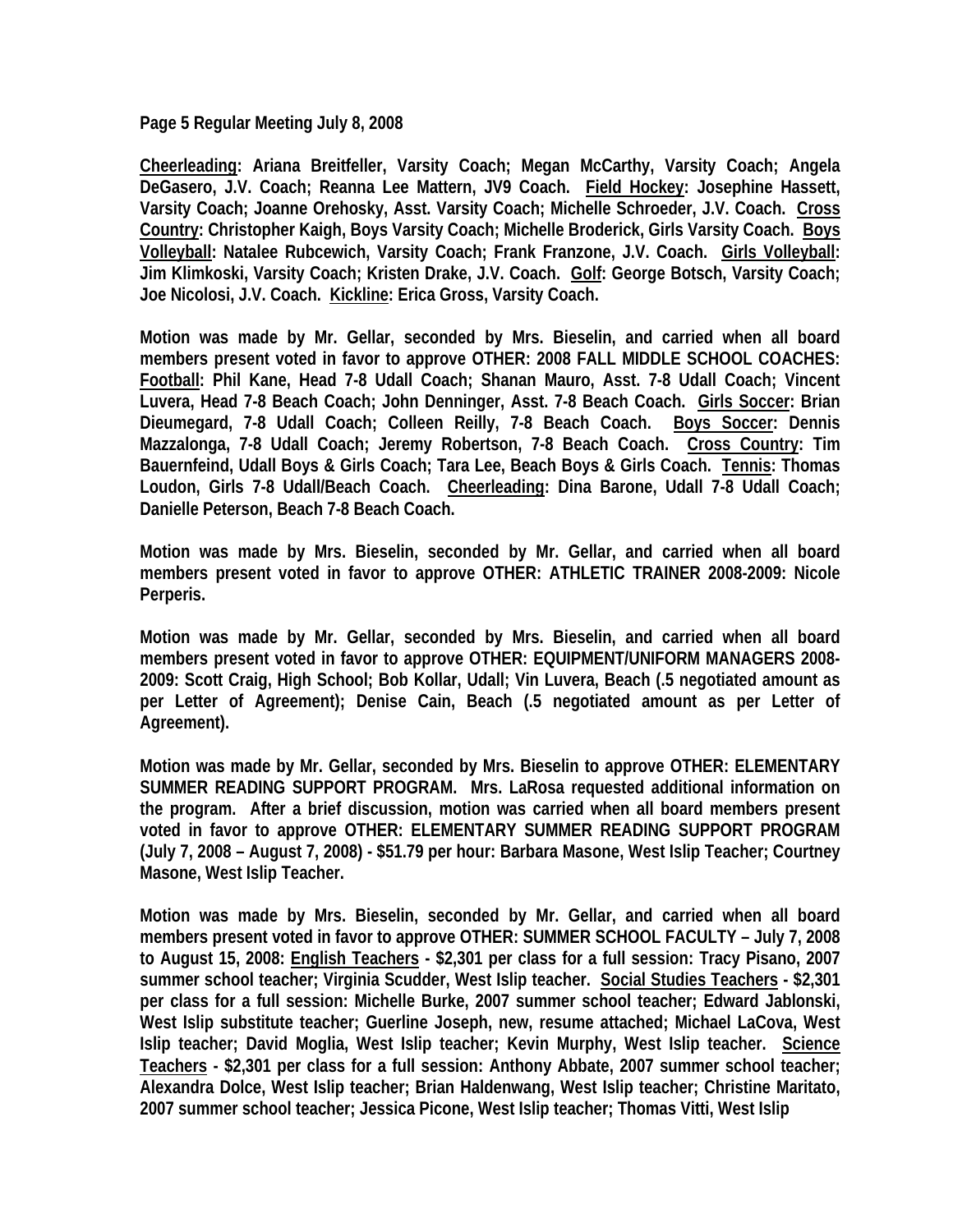**Page 6 Regular Meeting July 8, 2008** 

**teacher. Mathematics Teacher - \$2,301 per class for a full session: Nash Birnholz, 2007 summer school teacher; Maria Caruso, 2007 summer school teacher; Jeannine Conaghan, West Islip teacher; James Grover, West Islip teacher; Louis Lu, West Islip teacher; Donna Mazur, West Islip substitute.** 

**Motion was made by Mrs. Bieselin, seconded by Mr. Gellar, and carried when all board members present voted in favor to approve OTHER: RESIGNATION, COORDINATOR OF DRIVER EDUCATION: John Mullins, effective July 8, 2008.** 

**Motion was made by Mr. Gellar, seconded by Mrs. Bieselin, and carried when all board members present voted in favor to approve OTHER: COORDINATOR OF DRIVER EDUCATION: Ellen Quaglio - \$2,630, effective July 9, 2008.** 

**CURRICULUM UPDATE: Mr. Stern reported on summer school.** 

**REPORT OF BOARD COMMITTEES: There were no board committee meetings for July** 

**The Treasurer's Report for May 2008 was presented. Beginning balance as of April 30, 2008 – \$28,461,385.32; ending balance as of May 31, 2008 – \$26,419,218.67.** 

**Motion was made by Mrs. Bieselin, seconded by Mr. Gellar, and carried when all board members present voted in favor to approve Days of Religious Observance for 2008-2009 (used for calculating daily attendance for SA-19): October 14, 2008 – Sukkoth; March 10, 2009 – Purim; May 21, 2009 – Ascension; May 29, 2009 – Shavuot.** 

**Motion was made by Mr. Gellar, seconded by Mrs. Bieselin, and carried when all board members present voted in favor to approve nomination of Fred Langstaff to the position of Area 12 Director for the Nassau-Suffolk School Boards Association.** 

**Motion was made by Mrs. Bieselin, seconded by Mr. Gellar, and carried when all board members present voted in favor to approve Superintendent's vacation days: July 23, 2008 through August 11, 2008.** 

**Motion was made by Mrs. Bieselin, seconded by Mr. Gellar, and carried when all board members present voted in favor to approve resolution: BE IT RESOLVED, that in accordance with Policy 2320 – Attendance by Board Members at Conferences, Conventions and Workshops, the West Islip Union Free School District hereby delegates the power to the President of the Board of Education to authorize attendance at conferences, conventions, workshops, etc. for the 2008-2009 school year.** 

**Board members planning on registering for NYSSBA were asked to submit their names to Mr. G. Smith.**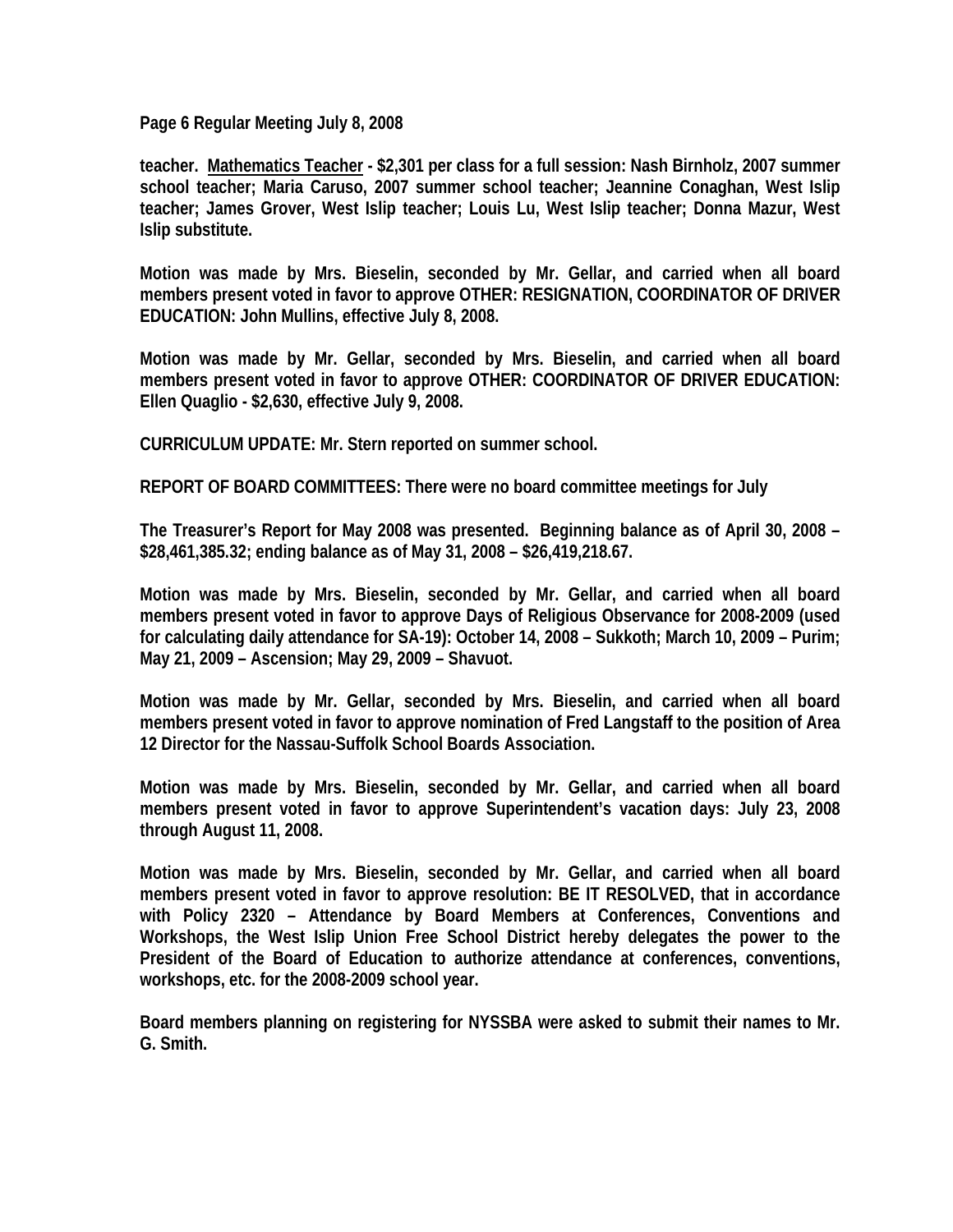**Page 7 Regular Meeting July 8, 2008** 

**Mr. Bloom discussed a recent article regarding a lawsuit filed against Winters Brothers Recycling alleging a violation of antitrust laws and illegal contract provisions. Winters Brothers bid for refuse removal was approved at the June 12, 2008 Regular Meeting. Mr. Volz has agreed to look into the complaints.** 

**No one wished to speak during an "Invitation to the Public."** 

**Motion was made by Mrs. Bieselin, seconded by Mr. Gellar, and carried when all board members present voted in favor to adjourn to Executive Session at 8:55 p.m. for the purpose of discussing personnel, negotiations, and/or litigation.** 

**Motion was made by Mr. Gellar, seconded by Mrs. Bieselin, and carried when all board members present voted in favor to adjourn to Super Executive Session at 10:00 p.m.** 

**Meeting reconvened at 10:48 p.m. on motion by Mr. Gellar, seconded by Mrs. Bieselin, and carried when all board members present voted in favor.** 

**Motion was made by Mr. Bloom, seconded by Mr. Gellar, and carried when all board members presented voted in favor to approve adjustments to Terms and Conditions, changes in status, and salary increases for the 2008-2009 school year as follows:** 

**Adjustments to Terms and Conditions for Microcomputer Repair Technician: Increase Life Insurance Policy to \$50,000 (Dottie Kuskowski and Joe Ferrucci); Increase car allowance to \$200 per month (Joe Ferrucci); Increase car allowance to \$200 per month plus IRS rate for outof-district travel (Dottie Kuskowski); Increase vacation to four weeks after ten years of service (Dottie Kuskowski and Joe Ferrucci); Personal Days – Increase to two days at the discretion of the Superintendent (Dottie Kuskowski and Joe Ferrucci).** 

**Adjustments to Terms and Conditions for Internal Claims Auditor, Purchasing Agent and Accountant: Provide health insurance into retirement with district payment of 50% of individual or family after five years of services.** 

**Adjustments to Terms and Conditions for Confidential Employees: Increase Personal Days to three per year; Increase vacation to five weeks after twenty years of service; 7.5% of premium for Health Insurance contribution; Increase convertibility to \$150 per day to a maximum of \$20,000.** 

**Adjustments to Terms and Conditions for Assistant Superintendent for Business: 100% dental insurance into retirement; Superintendent's discretion for additional personal days; Terminal pay at time of retirement for accumulated sick days (\$200 per day to a maximum of \$30,000 after ten years of service and a minimum age of 55).** 

**Change in Status: Lorraine Kolar: Clerk Typist** → **Senior Clerk Typist (as of February 15, 2008);**  Maria Bacchi: Personnel Assistant → Personnel Transaction Clerk (as of June 23, 2008).